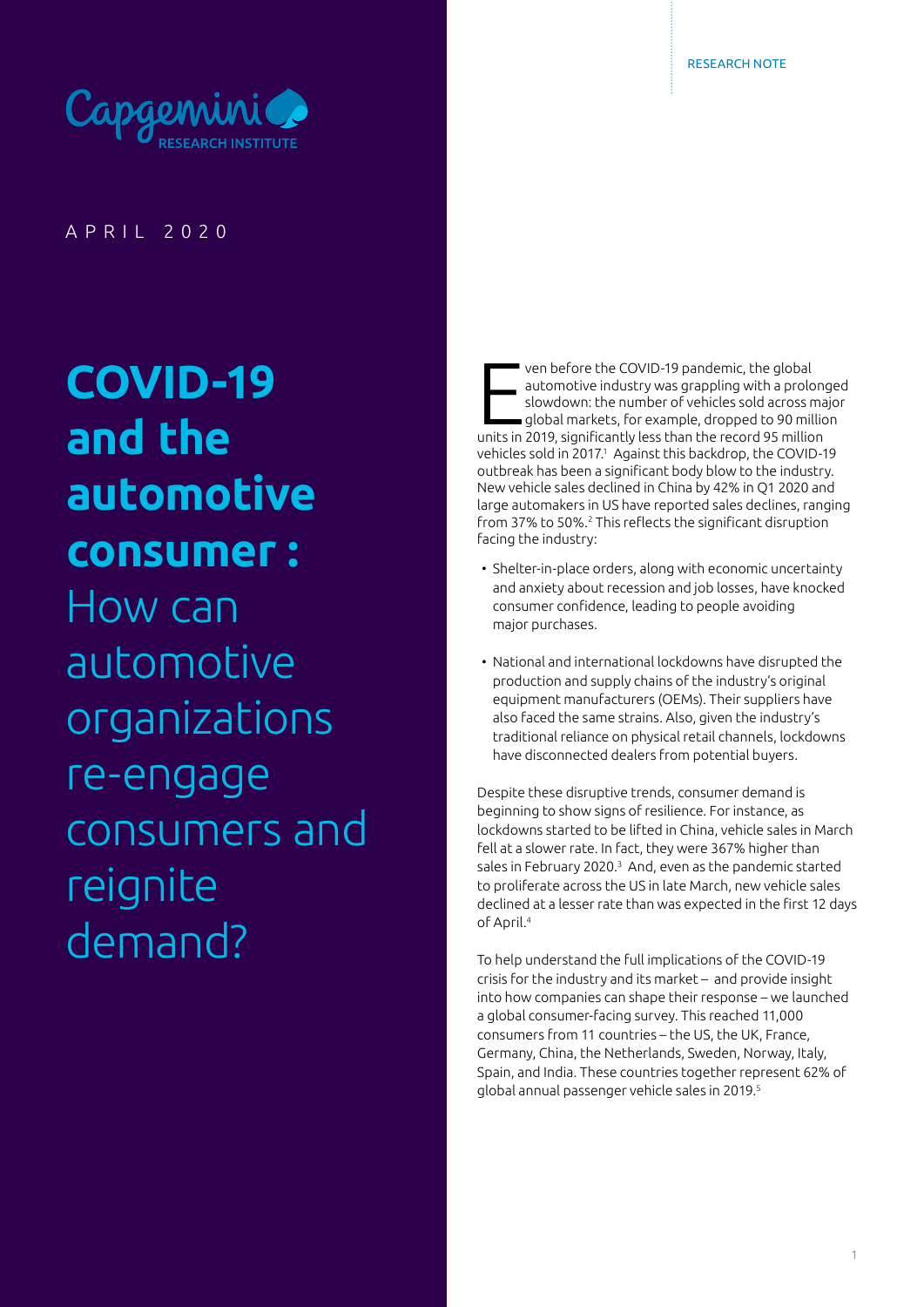This research note outlines the key trends that emerged:

- **1. Vehicle use: Driven by health and safety concerns, consumers are veering towards individual mobility over public transport and shared mobility services.** Close to half will use their car more frequently and make less use of public transport and shared mobility services.
- **2. Vehicle purchase: Three-quarters of those who intend to purchase a car in 2020 will do so to gain better control over hygiene.** Younger consumers (<35 years of age) are the largest segment considering buying a new vehicle in 2020 – a reversal of their historical preference to avoid vehicle ownership. However, to afford to do this, they are looking for financial support, with easy financing and flexible payment models.
- **3. Channels of engagement: Close to half (46%) of the consumers want to minimize visiting dealerships to compare deals and mainly use online channels for information search and purchase.** OEMs and dealers must quickly step-up the use of mobile apps, social media, voice interfaces and AR/VR to provide a seamless, "zero-contact" experience.

Given these factors, the automotive industry is going to look very different compared to pre-crisis. On one hand, consumers' desire to avoid public transport and shared mobility will likely drive higher demand for owning personal vehicles. On the other hand, the economic fallout will impact people's discretionary spending, and increased work-fromhome operating models could mean less car-based work commuting. In this research note, we examine some of the key issues that will shape this future, providing consumer-facing insight as the industry's players build their resilience and recovery plans.

# **Consumers steer towards individual mobility for health and safety reasons**

#### *Consumer appetite for mobility services and public transport will reduce significantly – now and in the future*

Today, nearly half (44%) of consumers say that they will use their car more often and public transport less often and at least 40% say they will make less use of ride-hailing and ridesharing services. The key reason behind this shift is concern over health and safety. Our research shows this sentiment will remain consistent into the future.

Figure 1: Consumers prefer individual mobility at the expense of public transport and shared mobility services



#### Consumers' agreement with the following statements

Source: Capgemini Research Institute, Consumer Behavior Survey, April 4–8, 2020, N=11,281 consumers. Consumer were asked to rate their agreement of a statement from 1–7, where 5, 6, 7 were considered "agree", 4 as "neutral" and 1, 2, 3 as "disagree" for the question: On a scale of 1–7, where 1= "Strongly Disagree" and 7= "Strongly Agree." Neutral is not shown.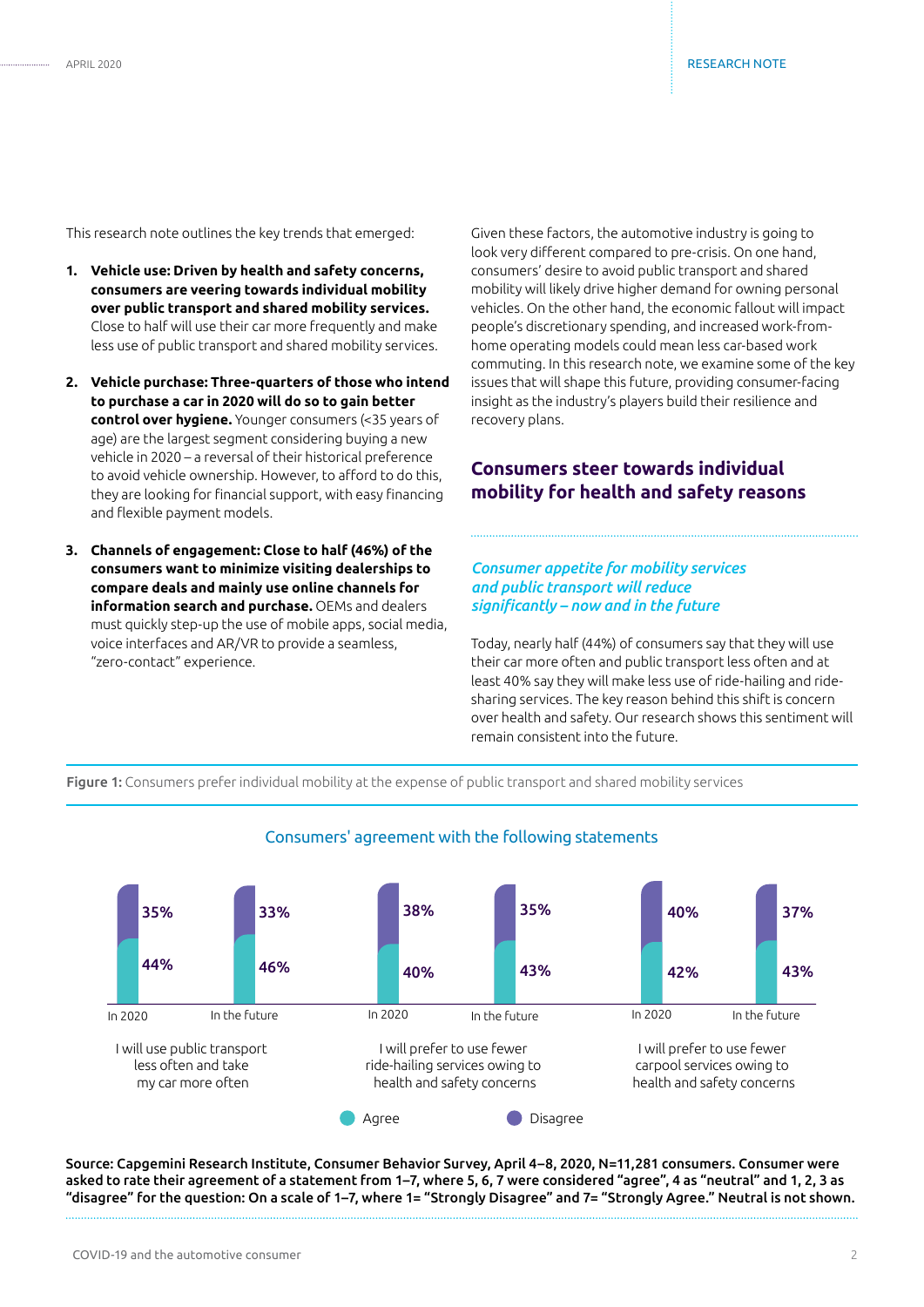This appetite for health and safety is reflected in other findings on what consumers want from their cars as they consider a purchase. For example, 66% of potential buyers are looking for health and wellness features, such as air conditioning with germ filters, and, 59% of potential buyers are willing to pay a premium for health and wellness features.

#### Actions for automotive organizations

- **• Adapt your communications strategy to appeal to the current needs.** Consumer preference for personal vehicles over shared mobility is a clear indicator of a desire to avoid potentially harmful environments. Automotive organizations need to ensure their marketing and sales communication is in tune with this need.
- **• Create targeted offers to tap into latent consumer demand.** A recent survey we conducted among German consumers found that 89% of those who are reluctant to buy a car now would be tempted to purchase one if they received an attractive offer or a good customer experience. Governments are starting to introduce incentives to spur consumer demand. As many as 12 cities or provinces in China are offering cash subsidies of as much as \$1,400 per vehicle to buy cars.6 This model could be replicated by governments in other countries too – for instance, after the 2008 financial crisis, the US government's Car Allowance Rebate System scheme in 2009 offered \$3,500-\$4,500 to US consumers to drive demand for newer, more efficient cars.<sup>7</sup> Automotive OEMs and dealers can capitalize on this by:
	- Creating package bundles with complementary services and accessories: 41% of consumers said they expect services such as professional antibacterial disinfection, and a third (33%) of all consumers are willing to pay a premium for cars that offer health and wellness features.
	- Offering temporary discounts, and financing or leasing promotions.
	- Push green vehicles to drive sustainable mobility and reflect the societal change

**• Speed up supply chain integration to increase visibility and demand forecasting.** Automotive supply chain teams can use the downtime offered by lockdown and curbs on inventory movement. This time can be an opportunity to build a clear picture of vehicle inventory and offering consumers an on-demand view of what vehicles are available. A clear view of inventory supports faster decisionmaking: 43% of German consumers said that they would be more likely to buy a car if it were quickly available.

- Consider updating demand forecasting models. To respond to demand fluctuations in this unprecedented situation, sales & operations planning teams need to quickly update their forecasting models. This is critical to be able to anticipate which models, makes, and markets will drive demand. Similarly, parts' and accessories' demand forecasting will require a revamp.
- **• Lease or license mobility services to other businesses.**  Automotive OEMs and dealers should aim to create targeted offers for industries that are particularly affected by lockdowns. For instance, introducing short-term leasing for retail and e-commerce organizations to help them tackle the strains on their last-mile delivery operations.

**89%** OF GERMAN CONSUMERS WHO ARE RELUCTANT TO BUY A CAR NOW WOULD BE TEMPTED TO PURCHASE ONE IF THEY RECEIVED AN ATTRACTIVE OFFER OR A GOOD CUSTOMER EXPERIENCE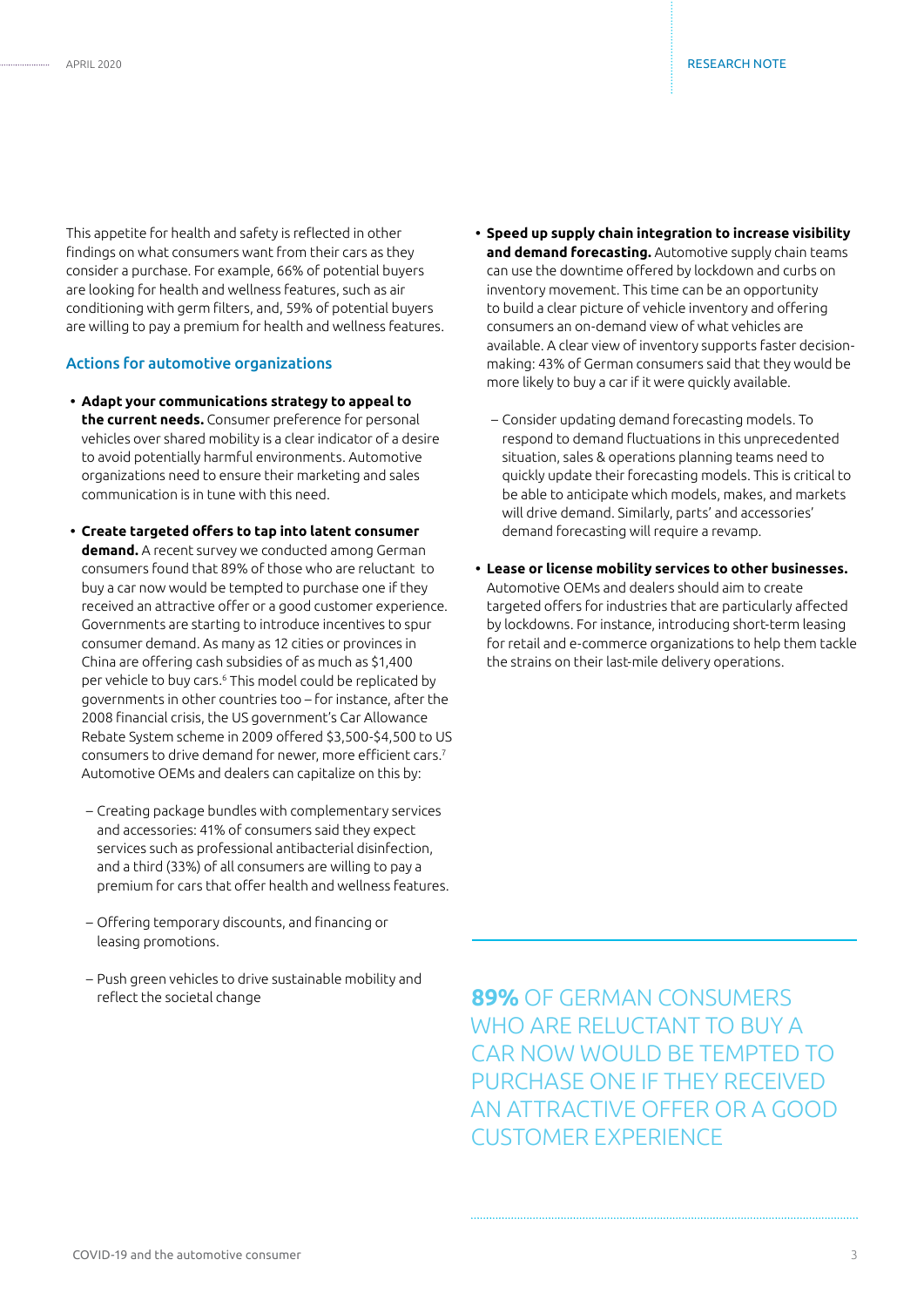# **Consumer demand, driven by mobility needs and hygiene factors, has the potential for a comeback**

*"Sales are starting again (in China), the showrooms are open, and customers are buying cars again, which shows us that with a good crisis management and good coordination between politicians and companies, corporations, even a dramatic crisis, such as corona, can be managed. And we are confident that we'll be able to do that in Europe as well."*

Herbert Diess, Volkswagen AG – Chairman of Management Board, CEO & Chairman of Volkswagen Brand Board of Management<sup>8</sup>

Our survey shows that:

- Consumer sentiment is positive about recovery from the current outbreak. Overall, 50% of consumers are optimistic about recovery in the next six months and 73% over the next 12 months.
- Over a third (35%) of consumers are considering buying a car in 2020. China and India lead among the countries that have strong consumer intent to purchase, with a majority of consumers intending to buy a car in 2020 (see Figure 2). Sweden and the Netherlands are towards the lower end.

Figure 2: China and India have the most consumers considering purchasing a car in 2020



#### Percentage of consumers considering buying a car in 2020

Source: Capgemini Research Institute, Consumer Behavior Survey, April 4–8, 2020, N=11,281 consumers. People who consider buying a car have selected "Strongly considering" and "considering" to the question: Are you considering purchasing a new/another personal vehicle in 2020?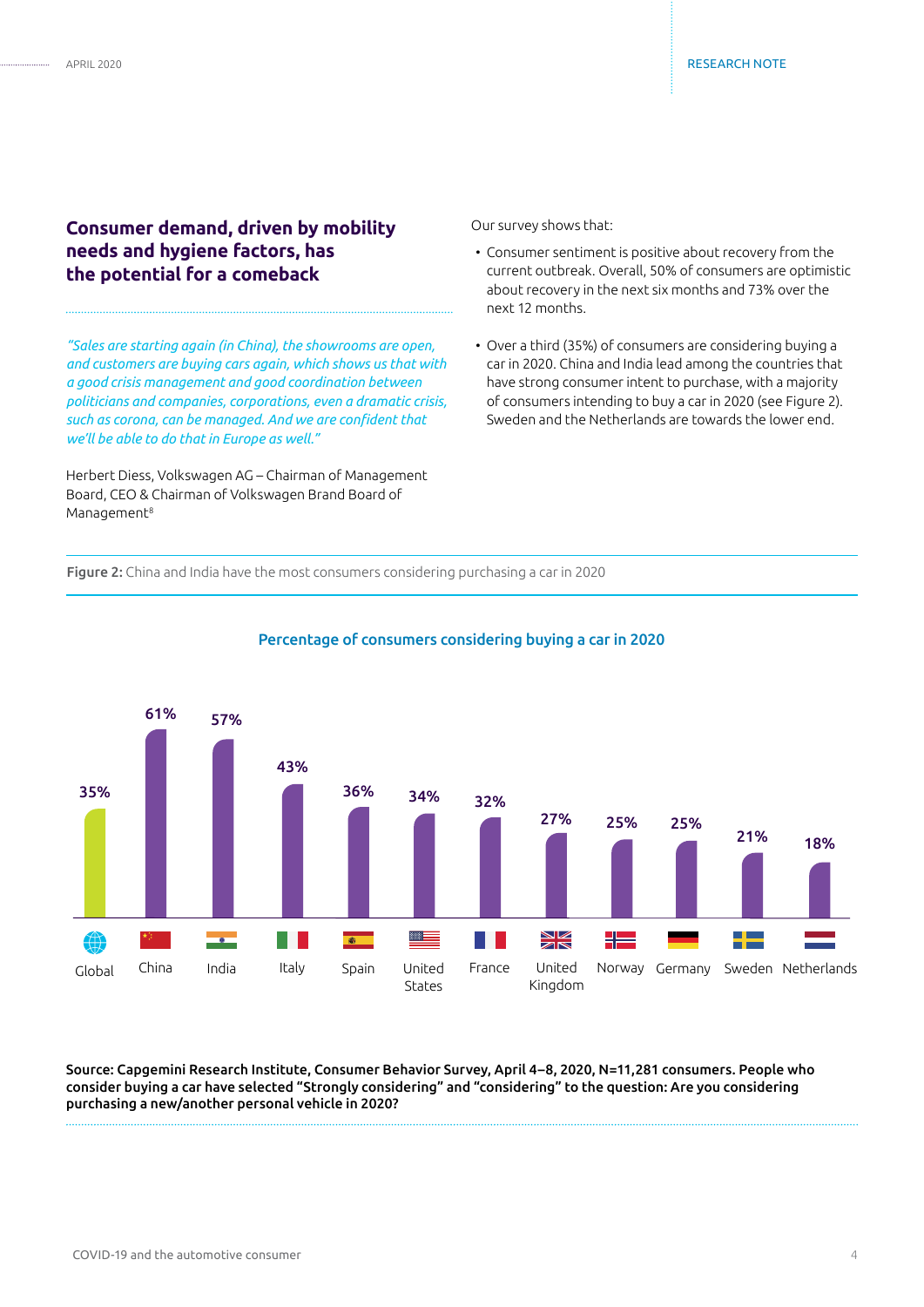Three-quarters (75%) of consumers who intend to make a purchase in 2020 say that it is because ownership gives them greater control of hygiene – the second-highest reason to buy a car (see Figure 3). Dr. Johan Jansson, associate professor of Marketing at Lund University School of Economics and

Management told us, *"Consumers are definitely looking out for health and cleanliness features in cars right now when the pandemic is at the top of their mind. But I believe that once the crisis is over, cleanliness might still be important but it will likely differ in different markets depending on measures taken by for example public transport operators and regulators."*

#### Figure 3: Travel requirements, hygiene and safety are the main reasons to buy a car in 2020



Percentage of respondents who state the following reasons to buy a car

Source: Capgemini Research Institute, Consumer Behavior Survey, April 4–8, 2020, N=3,900 consumers who are considering purchasing a new/another personal vehicle in 2020. Percentages denote people who have selected 5 and above for the following question: What are the reasons for considering purchase of a personal vehicle in 2020? Please rate the following reasons on a scale of 1 to 7, where 1= "Strongly disagree as a reason" and 7 = "Strongly agree as a reason."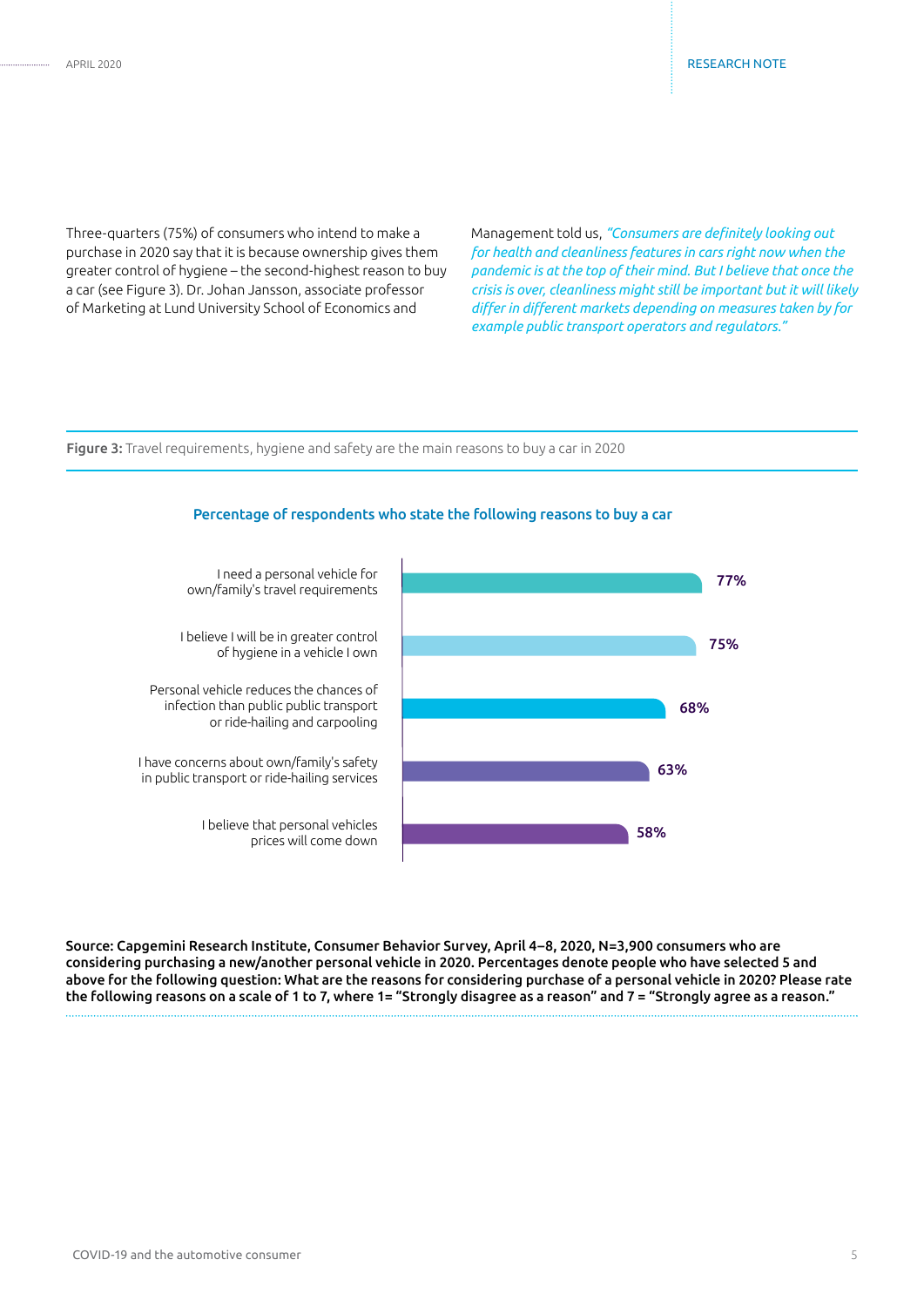#### Who is likely to purchase new vehicles in 2020?

We found that more than a third (35%) of consumers worldwide are "potential buyers" – those who are considering purchasing a car in 2020:

Figure 4: A considerable segment of the population is considering buying a car in 2020.

#### Percentage distribution of consumers considering purchasing a car in 2020



Source: Capgemini Research Institute, Consumer Behavior Survey, April 4–8, 2020, N=11,281 consumers. Numbers do not add up to 100 due to rounding.

We saw earlier how India and China have a strong base of potential buyers. And, as we show below, 44% of potential buyers are under 35 years old. India and China together constitute 36% of the under-35 potential buyers' group.



# Figure 5: Potential buyers tend to be younger

Source: Capgemini Research Institute, Consumer Behavior Survey, April 4–8, 2020, N=3,900 consumers who are considering purchasing a new/another personal vehicle in 2020.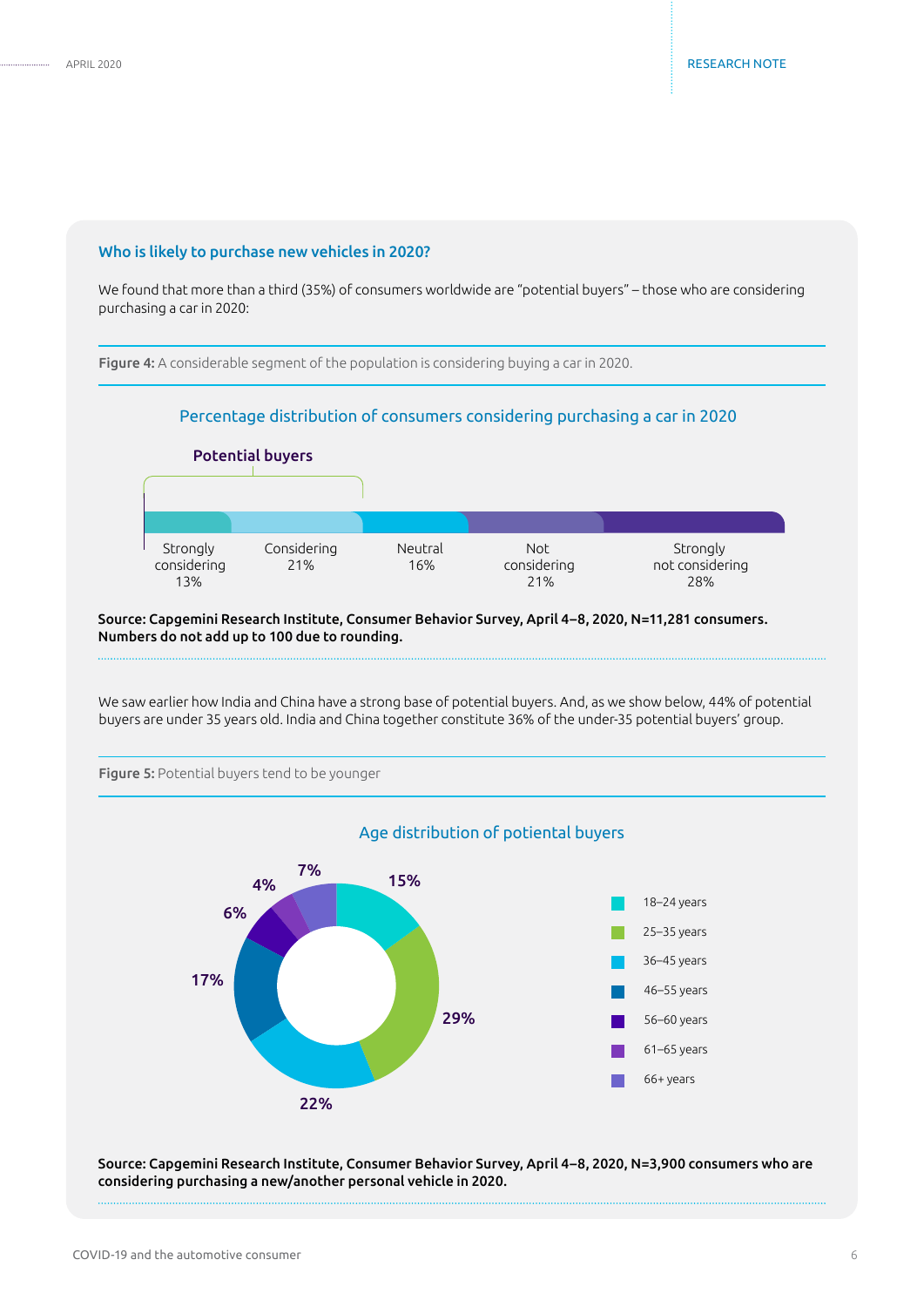Close to half (47%) of potential buyers have income above USD 60,000:

Figure 6: USD 60,000 is the median income for potential buyers



Source: Capgemini Research Institute, Consumer Behavior Survey, April 4–8, 2020, N=3,900 consumers who are considering purchasing a new/another personal vehicle in 2020.

We analyzed the income distribution and accounted for the purchasing power for each country. Our analysis revealed that potential buyers in India and China earn more than the average population, while potential buyers from the US, the UK, Norway, Sweden, and Germany earn significantly more than the national average. Only potential buyers from Italy, Spain, and France earn less than the national average.

#### *The current pandemic is driving younger age groups to own a car, a key reversal of their historical preference*

The current pandemic has the potential to reverse long-term ownership trends for digital-native consumers. Younger generations of consumers have lower levels of car ownership compared to earlier generations. In our survey, 36% of consumers aged 18–24 currently do not own a car, compared to 20% of the entire survey sample.

- Among this group, 85% have never owned a car
- Among the 25-35 age group, 79% have never owned a car.

However, this trend is likely to reverse due to the COVID-19 pandemic:

- Thirty-five percent of all consumers are considering buying a car in 2020. However, the younger age groups are showing a stronger preference for ownership: as we see in Figure 7, 45% of people under 35 are considering buying a car.
- Two in five of the 18 to 24-year-olds in our research have used personal cars as their most used/most regular mode of transport. However, over the next six to nine months, 30% aim to use a car that they own as the most used/most regular mode of transportation.
- A key trend driving this shift is a move away from public transport and ride-hailing: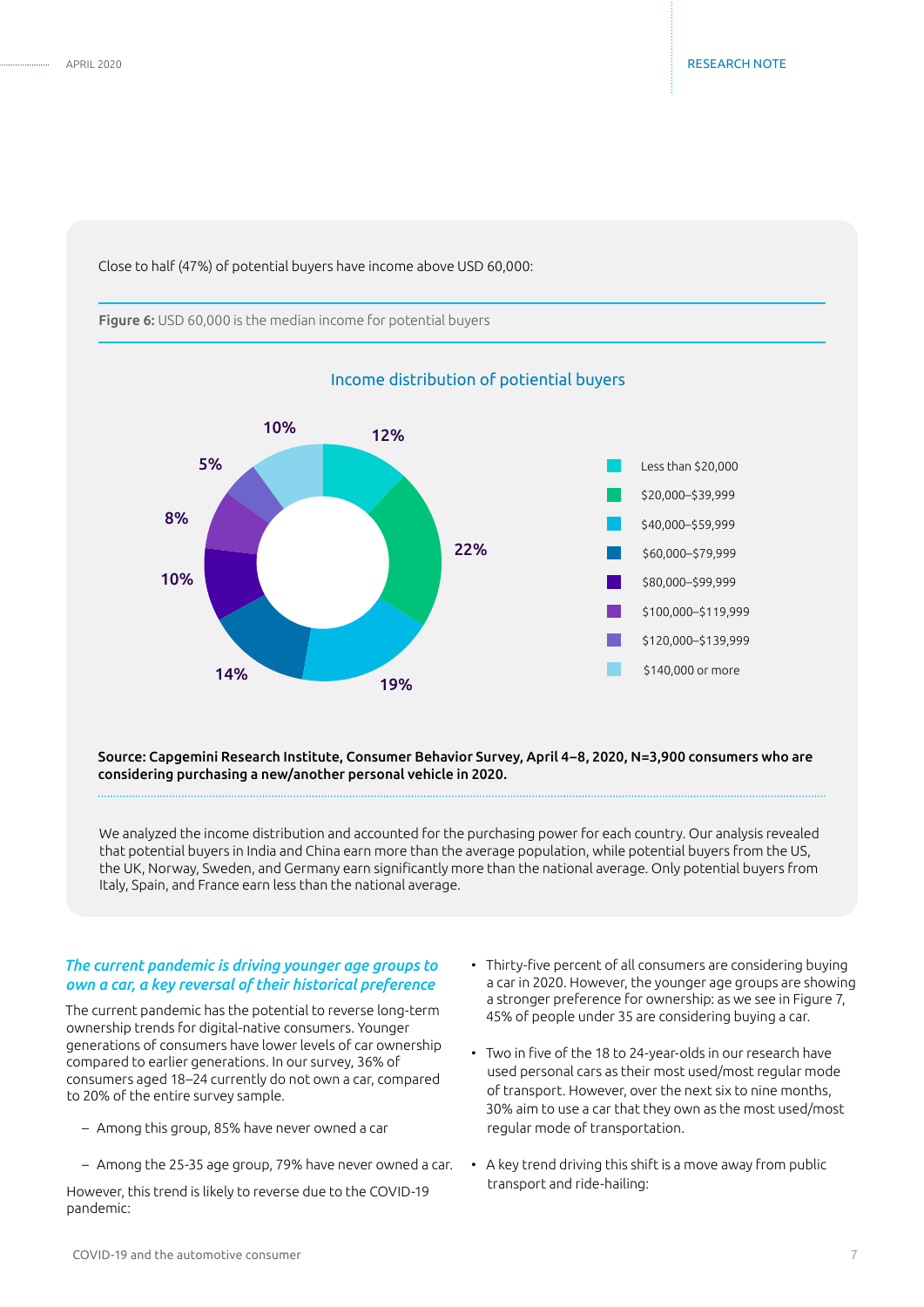- Half of under-35s aim to use public transport less often and take their car more often in the future
- Forty-four percent of under-35s will make less use of ridehailing due to health and safety concerns.

According to Dr. Johan Jansson, *"Younger consumers historically disliked car ownership for its hassles and* 

*environmental impact especially in urban areas where public transport is perceived as easier for daily travel. So automotive firms looking to tap into this demand must offer greener, hassle-free and high-quality services bundled with the car purchase. For instance, flexible payments options with better rates for greener cars such as EVs, over-the-air upgrades, vehicle pick-up and drop-off for maintenance, among others."*

Figure 7: The younger demographics, across countries, are considering owning a car



# Percentage of potential buyers under 35 years of age

Source: Capgemini Research Institute, Consumer Behavior Survey, April 4–8, 2020, N=1,715 consumers. People who consider buying a car have selected "Strongly considering" or "considering" to the question: Are you considering purchasing a new/another personal vehicle in 2020?

#### *Younger consumers are deferring purchase due to affordability issues*

We found that 49% of consumers who are not considering buying a car this year say it is because they cannot afford to do so. Among the 18-24 and 25-35 category, this share rises to 57% and 51%, respectively. This number is likely to grow if the pandemic and economic shutdown are prolonged. Automakers must ensure that they provide incentives and relief programs to consumers to deal with the financial pressures brought on by the economic effects of lockdowns.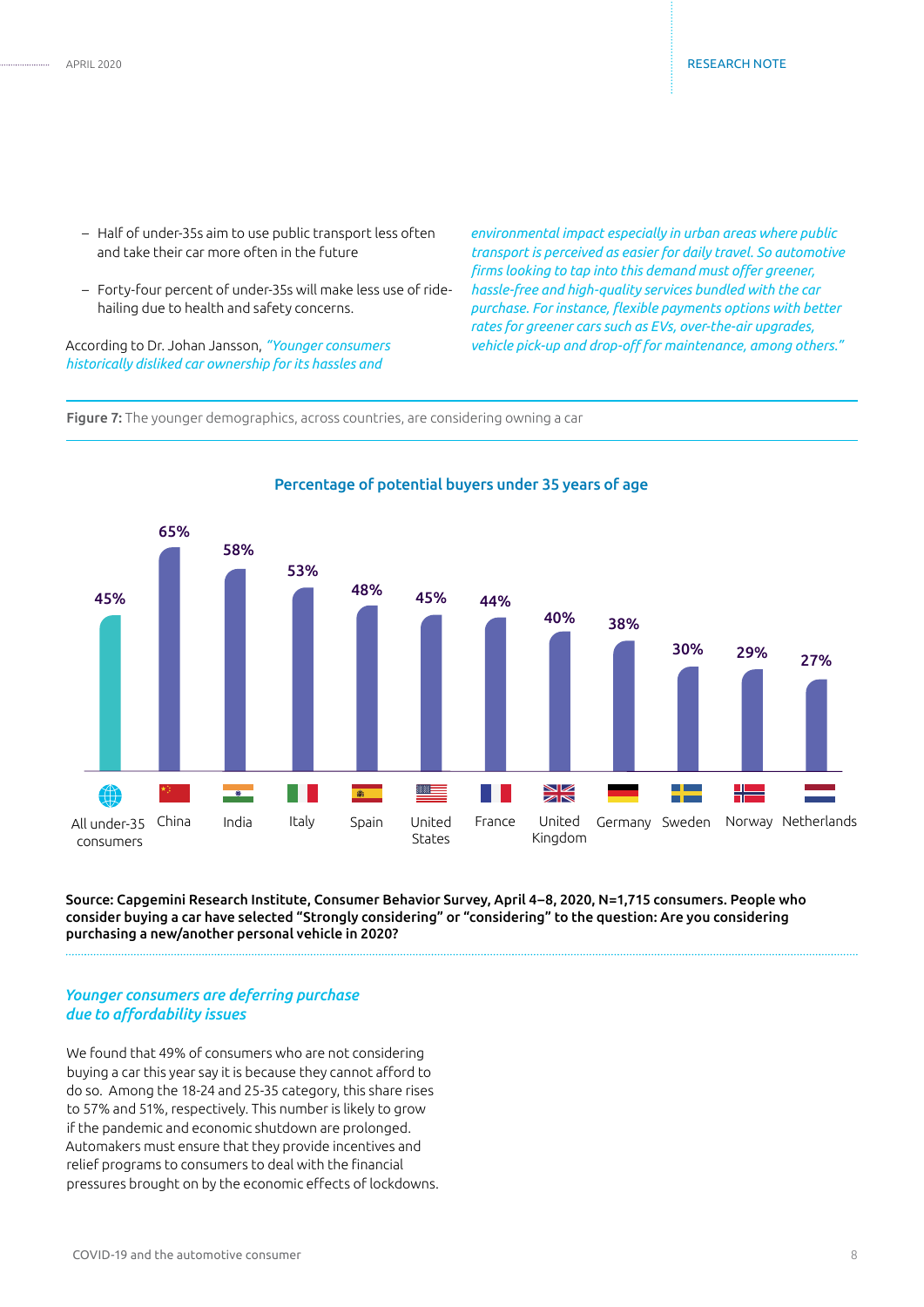#### Actions for automotive organizations

- **• Develop targeted offerings for younger consumers.** Introduce short-term subsidized leasing for younger consumers. This will help them tackle the short-term need for a vehicle while positioning them on the path to long-term ownership. OEMs will also need to market their products to this younger demographic differently – for example, by making greater use of social media platforms and ensuring a high-level of personalization. Younger consumers have strong expectations of car technology and infotainment that OEMs will need to address.
- **• Introduce flexible payment models.** To adapt to consumer needs and requirements, automotive organizations can provide more options for short-term leasing, subscription, variable time offerings and pay-touse. These flexible payment offerings should be strongly supported by digital channels.
- **• Adapt the product portfolio to emerging consumer demands.** With limited production facilities – along with supply chain constraints – OEMs need to adapt their portfolio and inventories based on today's market requirements. Lower-priced options along with health features should be emphasized without creating large inventory and risking a second COVID-19 outbreak among supply chains. Offering less variety (e.g., in models, colors, features) and choice of vehicles can help build resilience in the supply chain in the short to medium term.
- **• Automotive organizations can take steps to ensure that consumers are financially supported through these uncertain times:**
	- **EMI waiver.** Hyundai America has extended its "Assurance Job Loss Protection" program, which was initially conceived during the 2008 global financial crisis. The company makes up for six payment instalments for people who lose their job due to the current pandemic.9
	- **EMI deferments.** Ford launched its "Built to lend a hand" program in early April. Customers ready to purchase a 2019 or 2020 model Ford will receive three months of payment from Ford automatically and can choose to defer another three months of payment to a later date.10
- **Extend vehicle leases to compensate for lockdown periods.** Ford, Toyota, Nissan, and GM are all offering lease extension and payment deferment for lease vehicles.11
- **• Emphasize and clearly communicate on hygiene factors, ensuring your products address the concerns of consumers.** As we have seen, consumers are even willing to pay a premium for health and wellness features. Examples would include retrofitted air filters, HEPA filters, ambient air quality indicators, health monitoring of passengers, and use of UV LED lights for sterilizing vehicle interiors. Geely – the Chinese OEM – added an Intelligent Air Purification System (IAPS) for all 2020 models. This system filters out all particulate matter along with a negative ion generator to sterilize and deodorize against viruses, bacteria, fungi, and molds.12
	- **Reassure consumers on hygiene-related concerns.** Automotive OEMs should have a strong action and implementation plan for dealers to address consumer concerns about physical visits. This should include actions such as booking appointments for visits in advance through digital channels, sanitation and hygiene procedures for test vehicles, along with mandated sick leaves for any dealership employees who fall ill. These steps should also be proactively communicated to consumers to alleviate their concerns. Services such as regular disinfecting of car interiors and the vehicle's air conditioning will also see high demand. Guangzhou Automobile Group in China is testing a system to perfume one of its SUV models with the aroma of traditional Chinese medicine<sup>13</sup>

**HALF OF UNDER-35** CONSUMERS AIM TO USE PUBLIC TRANSPORT LESS OFTEN AND TAKE THEIR CAR MORE OFTEN IN THE FUTURE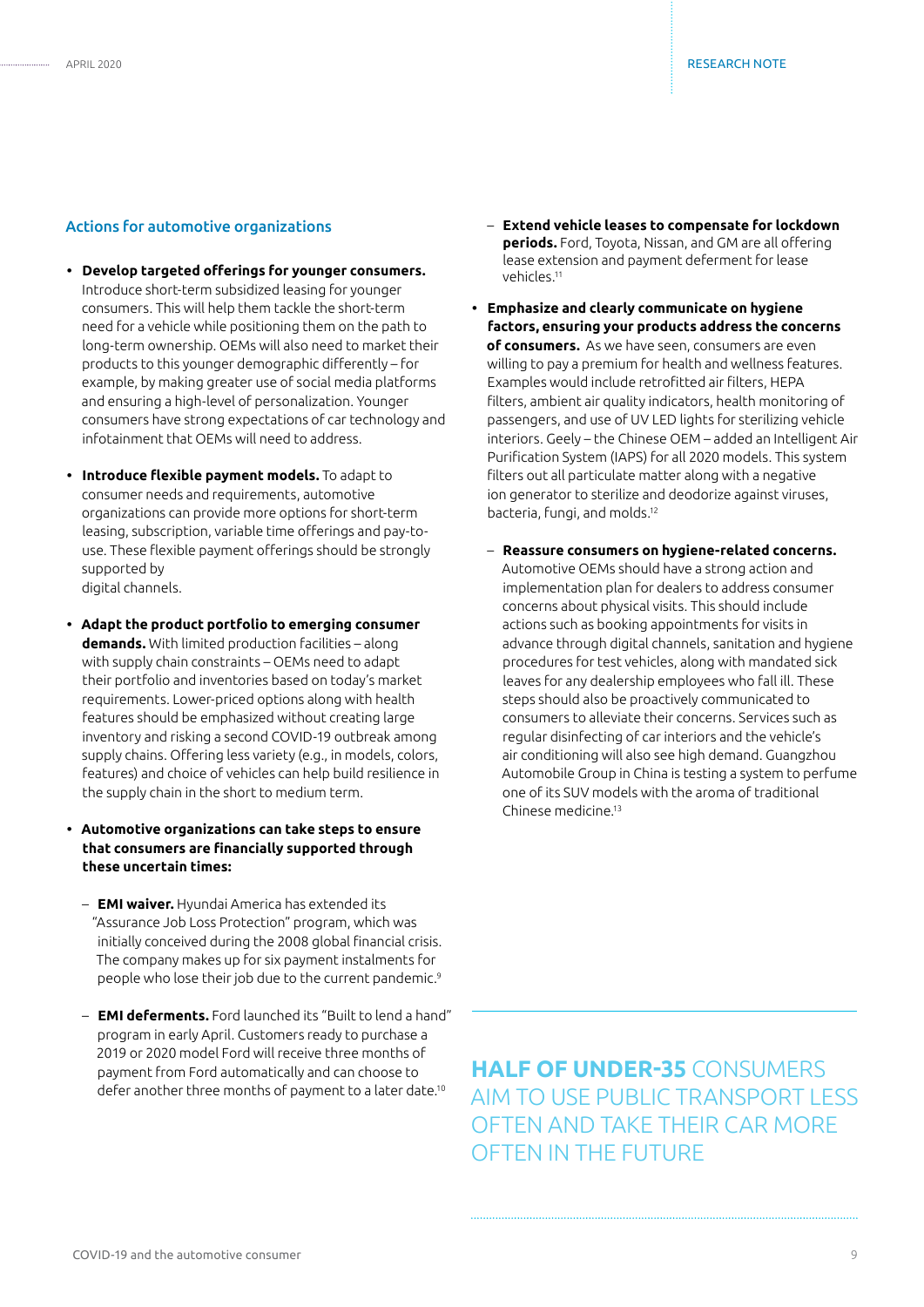# **Consumers want to minimize dealer visits and make more use of online channels**

#### *Consumers prefer interacting with digital dealerships*

Compared to pre-COVID levels, consumers have made a significant shift to digital modes of interaction. *"We had experienced a very sharp uptick in the number of digital inquiries we are getting,"* said RC Bhargava, chairman of India's largest automotive OEM – Maruti Suzuki. *"More and more customers, because of the fear of contracting COVID-19 and this social distancing, will try and see how they can make maximum use of technology to buy car." 14*

Our survey found that:

- Forty-six percent of consumers prefer to avoid visiting dealerships today to compare financing and deals (see Figure 8). Complying with lockdowns and social distancing measures could be a major driver of this.
- Fifty-two percent of potential buyers today prefer to use only search online to search for information about vehicles. This was forty-four percent before the COVID-19 outbreak.

Figure 8: Consumers intend to minimize visiting dealerships due to COVID-19



#### Percentage of consumers who would prefer to avoid dealership visits to compare financing and deals

Source: Capgemini Research Institute, Consumer Behavior Survey, April 4–8, 2020, N=11,281 consumers. Percentages denote people who have selected 5 and above for the following question: Please rate the following statements on a scale of 1 to 7, where 1 = "Strongly disagree" and 7 = "Strongly agree" for your personal vehicle preferences: I will avoid visiting vehicle dealerships to compare financing or deals.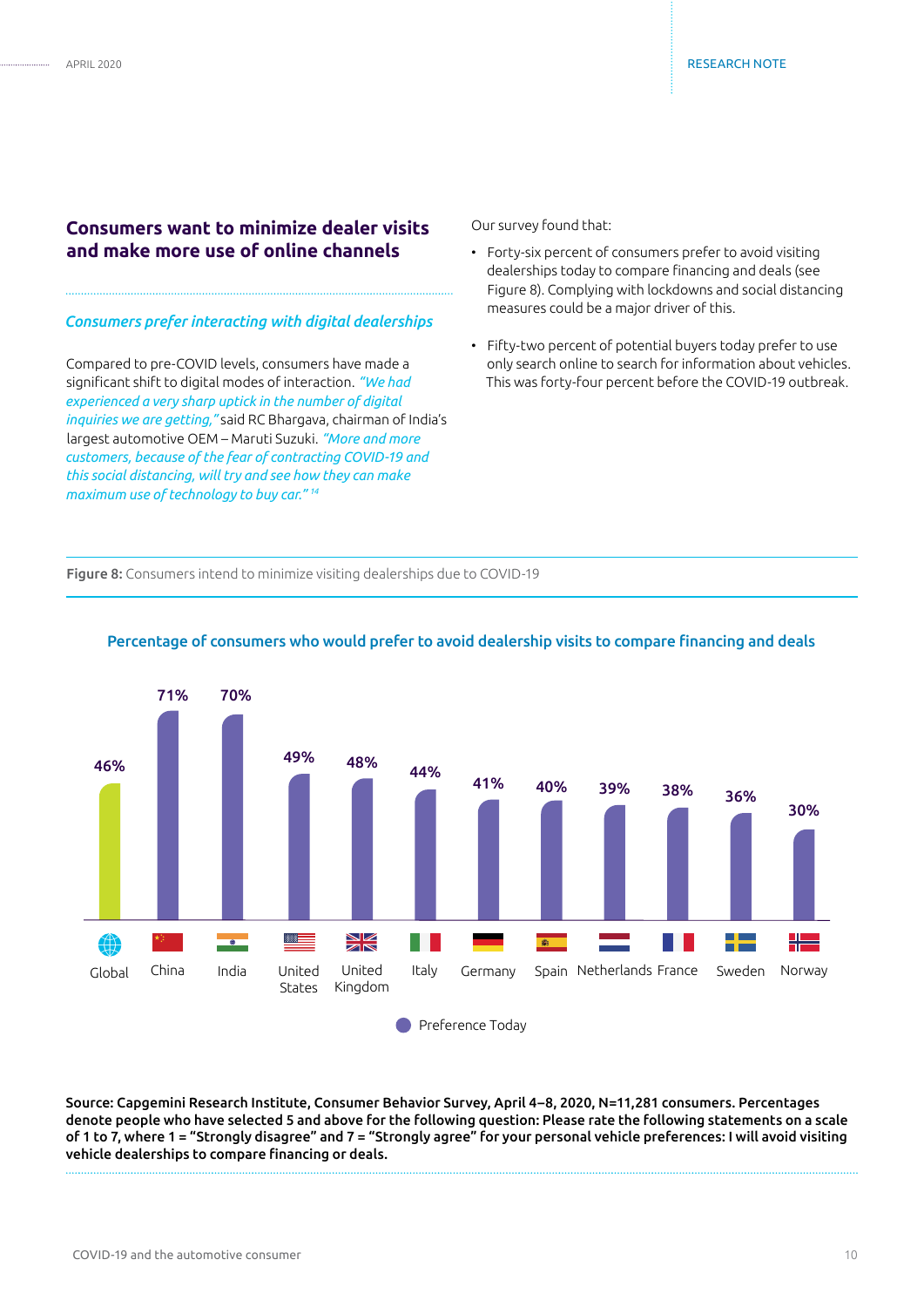#### **How a focus on digital innovation and consumer safety is helping Tesla tackle the COVID-19 impact**

Tesla – the American electric vehicle manufacturer – is combatting the effects of the COVID-19 pandemic with digital innovation and consumer-centric health initiatives. The digital and product innovations it has implemented include:

- Tesla has long advocated for digital sales with retail showrooms focused on product experience. Tesla moved to an online-only sales version in 2019,<sup>15</sup> enabling it to transition an important part of the consumer journey to digital.
- Consumers can access information and order products, with customization and financing options from Tesla's website, without the need for human intervention.
- Documentation for registration can be uploaded to Tesla's website. Tesla then handles vehicle registration on the consumer's behalf and the documents are made available for download.
- Tesla has strong, digitally enabled support using chatbots, phone service, and email to ensure that all queries are addressed without the need for dealership visits.
- Cars can also be delivered to the doorstep via "contactless delivery". This feature uses the owner's smartphone app, with no exchange of keys needed.

Tesla is well-known for its emphasis on product safety. This includes HEPA filters as well as, bacteria and odor prevention. Tesla's cars are known for their high safety ratings from both European (NCAP) and American (NHTSA) agencies.<sup>16</sup> Retail operations in China after the lockdown have emphasized public safety, with all visiting customers having their temperature checked, and display vehicles being thoroughly sanitized.17 These digital and health-related initiatives have helped Tesla capture one-third of the EV market in China once the COVID-19 related lockdowns were eased.18

#### Actions for automotive organizations

- **• Provide a best-in-class digital experience.** With closed showrooms, and many consumers in lockdown, potential buyers have very limited options to explore and experience vehicles. Walking into a showroom and interacting with salespeople now needs to be replicated in digital form:
	- Virtualize the sales process. BMW has started an online digital showroom in China that is integrated with WeChat. This enables consumers to interact with BMW product experts. They can also interact with salespeople while being guided through a store – browsing cars and understanding pricing.19
- As the Geneva International Motor Show 2020 was cancelled owing to the COVID outbreak, BMW moved most of its intended program online. This included the world premiere of its BMW Concept i4 at a live-streamed press conference.20
- **• Accelerate the digital transformation of dealerships.**  Volkswagen in China conducted a three-day online training course on digital channels for 50,000 salespeople across thousands of dealers.21 This ambitious program, in partnership with Taobao University, trained staff on social media use, video creation, live-stream events for cars, and feature presentations to reach customers at home. On March 9, Chery – a leading automaker in China – launched its newest model – the Tiggo 7/ 7 PRO – exclusively via live stream. According to the official data, this online event attracted more than 700,000 viewers, and delivered more than 7,000 sales leads, exceeding Chery's expectations. 22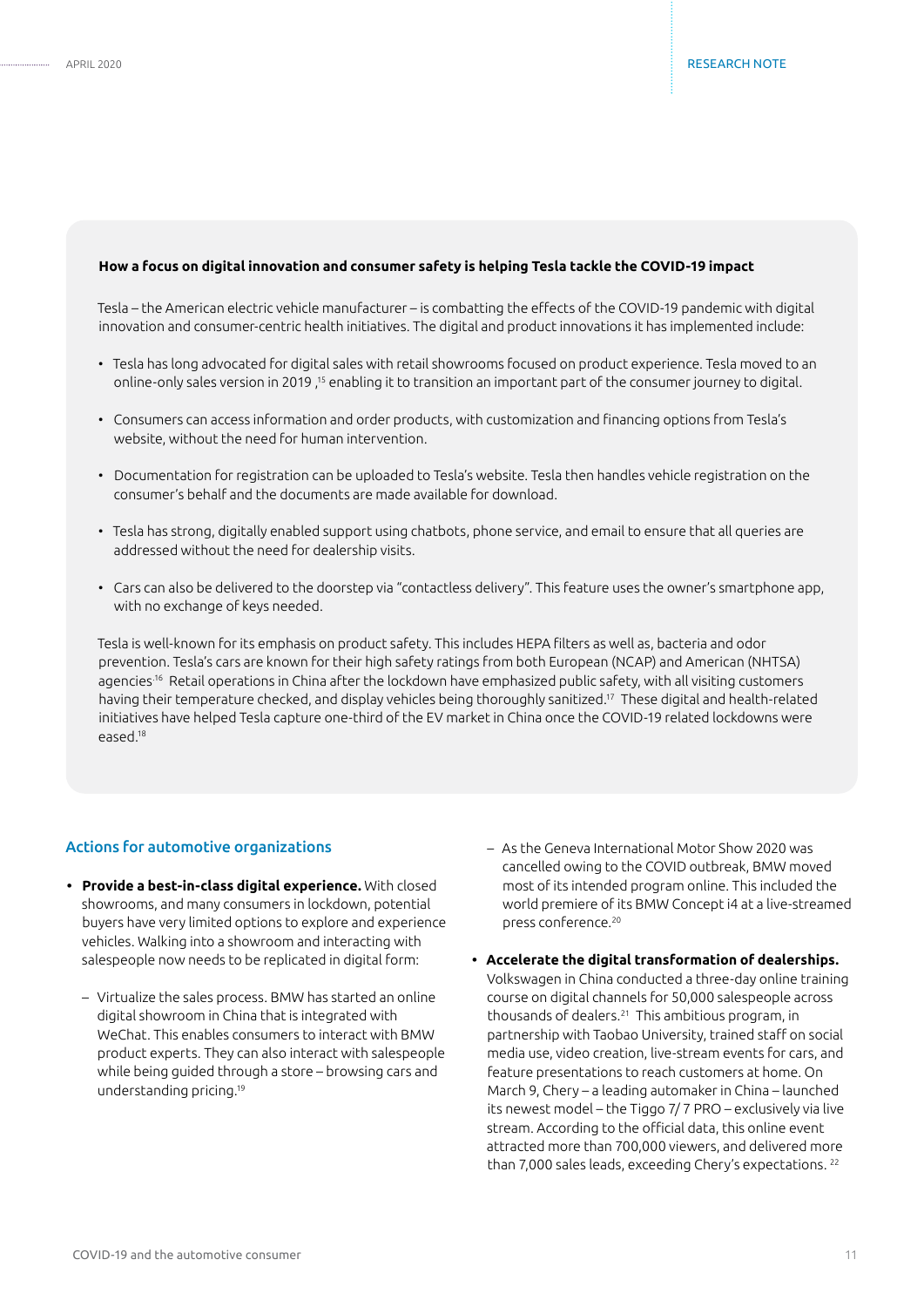- **• Offer a contactless customer experience for test drives, deliveries and maintenance.** We found that 39% of consumers currently expect at-home services – such as vehicle pick-ups and drop-offs – during vehicle servicing. In early March 2020, Tesla started offering "zero-contact" test drives and car deliveries to its customers in China. It then rolled out this service to its US customers.23 All transactions – including payment and paperwork – can be done online. And, the car itself can be unlocked via the Tesla app once it is dropped off at the customer's chosen location. Online used-car sales companies – such as Carvana and Shift in the US – are offering test drives and deliveries while adhering to social distancing norms.<sup>24</sup>
- **• Use emerging tech such as AR/VR and voice interfaces to offer a superior customer experience.** Our survey found that 35% of consumers prefer an online VR/AR-based car walkthrough before purchase. In addition, 38% of consumers prefer more voice controls in their vehicles, up from 33% before the outbreak started.

## **Conclusion**

The COVID-19 pandemic is profoundly changing automotive consumer behavior. Health and hygiene become more important as consumers steer towards individual mobility over public and shared modes of transport. Younger age groups are finally warming up to the idea of owning a vehicle. Digital transformation of the buying process becomes more important than ever to build and sustain connections with consumers in the age of lockdowns and social distancing. Organizations already at the forefront of offering a digital customer experience, and innovative business models such as subscription and pay-per-use, are finding themselves well placed to weather this storm. They offer valuable lessons to the other organizations on how to leverage the consumer shift as an opportunity to shore up consumer demand even amid a global slowdown of the industry.

*This document is part of the Capgemini Research Institute's special series of research notes on pragmatic tips to help organizations tide over the COVID-19 pandemic. You can find more such research notes and other tips and analyses at : [https://www.capgemini.com/](https://www.capgemini.com/our-company/covid-19-insights-for-today-and-tomorrow/) [our-company/covid-19-insights-for-today-and-tomorrow/](https://www.capgemini.com/our-company/covid-19-insights-for-today-and-tomorrow/)*

## **Contributors**

**Markus Winkler**, Executive Vice President and Head of Global Group Automotive Sector, Capgemini; **Rainer Mehl**, Executive Vice President and Managing Director Manufacturing, Automotive & Life Science, Capgemini Invent; **Sebastian Tschödrich**, Vice President and Head of Automotive Customer Engagement, Capgemini Invent; **Marc Matthies**, Principal, Capgemini Invent; **Monika Hespe**, Senior Marketing Manager, Group Marketing and Communications, Capgemini; **Jerome Buvat**, Vice President and Head of Capgemini Research Institute; **Subrahmanyam KVJ**, Director, Capgemini Research Institute; **Amol Khadikar**, Senior Manager, Capgemini Research Institute; and **Shahul Nath**, Consultant, Capgemini Research Institute, have contributed to this research note.

Subscribe to the latest research from the Capgemini Research Institute: https://www.capgemini.com/capgemini-research-institute-subscription/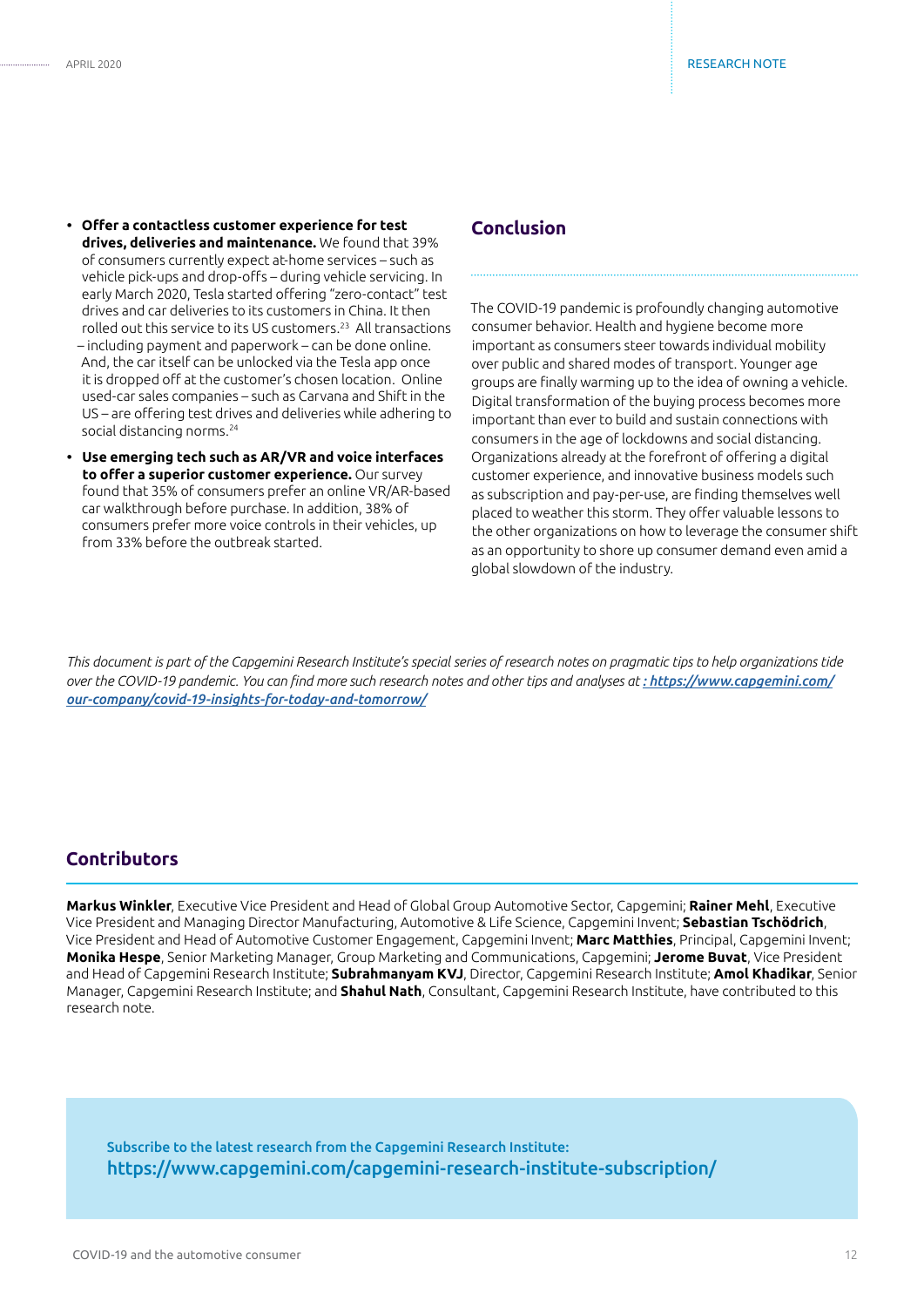## **References**

- 1. CNN, "The recession in global car sales shows no sign of ending," January 20, 2020.
- 2. Wall Street Journal, "China's Car Sales Suffer Worst-Ever Quarter as Coronavirus Destroys Demand," April 10, 2020. New York Times, "Auto Sales Plummet in First Quarter as Coronavirus Keeps Buyers Away," April 1, 2020.
- 3. Reuters, "China's auto sales fall at a slower rate in March; industry expects second-half pick-up," April 10, 2020.
- 4. CNBC, "The coronavirus pandemic isn't hurting US auto sales as much as feared, J.D. Power says," April 16, 2020.
- 5. International Organization of Motor Vehicle Manufacturers, Sales Statistics, 2005–2019.
- 6. CNN Business, "China is giving cash to car buyers to revive sales crushed by the pandemic," April 14, 2020.
- 7. U.S. Department of Energy, "Car Allowance Rebate System," accessed April 2020.
- 8. Full Year 2019 Volkswagen AG Earnings Press Conference, conducted on April 8, 2020.
- 9. CNET, "COVID-19 and car buyers: What car makers are doing to help customers during coronavirus," April 17, 2020.
- 10. Ford.com, "Built to lend a hand," accessed on April 18, 2020.
- 11. Reuters. "U.S. car buyers may get a break on loans as coronavirus threatens auto sales," March 16, 2020.
- 12. Geely Motors Press Release, "All Geely Vehicles to Use Advanced Anti-Bacterial Filters in 2020 models," February 12, 2020.
- 13. Reuters, "China's auto industry wastes no time coaxing drivers back to showrooms after lockdown," March 27, 2020.
- 14. Economic Times, "Going by China's example, lower end of the market to revive faster: RC Bhargava," April 15, 2020.
- 15. TechCrunch, "Tesla closing retail stores in shift to online-only sales strategy," February 28, 2019.
- 16. Tesla Website, Vehicle Safety Report.
- 17. Tesmania, "Tesla China's Preventative COVID-19 Measures Shows Focus on Customer Safety," March 1, 2020.
- 18. Bloomberg Quint, "Tesla's China Registrations Soar to Record After Shanghai Plant Reopens," April 17, 2020.
- 19. WeChat, BMW China.
- 20. BMW, "Virtual World Premiere of BMW Concept i4," February 28, 2020.
- 21. Wall Street Journal, "As Coronavirus Hits China's Car Sales, Auto Makers Take Show Online," March 1, 2020.
- 22. Baidu, "With 700,000 people watching, the auto industry is in the 'online wave'," March 2020.
- 23. Tesla.com, "Delivery Options," April 2020; Tesmanian, "Tesla Introduces New Express Direct Drop Delivery Service, Convenience Like Amazon Prime," March 25, 2020.
- 24. MarketWatch, "The new world of car-buying: Remote negotiation, home delivery and no-touch test drives," April 14, 2020.

# **For more information do reach out to us:**

#### Global

Markus Winkler Executive Vice President and Head of Global Group Automotive Sector markus.winkler@capgemini.com

#### Sebastian Tschödrich

Vice President and Head of Automotive Customer Engagement, Capgemini Invent sebastian.tschoedrich@capgemini.com

We support automotive OEMs, dealers, and captives to bring their sales performance back on track and shape the new normal.

## **Capgemini Automotive Sales Recovery**

With our sales recovery framework consisting of the three offers **"consumer & market"** – car buyer survey, dealer and OEM interviews, scenario development **"performance"** – sales recovery toolbox **"governance"** – ready-to-go solutions and technology assets

### Please **[contact us](mailto:sebastian.tschoedrich%40capgemini.com?subject=)** for more details.